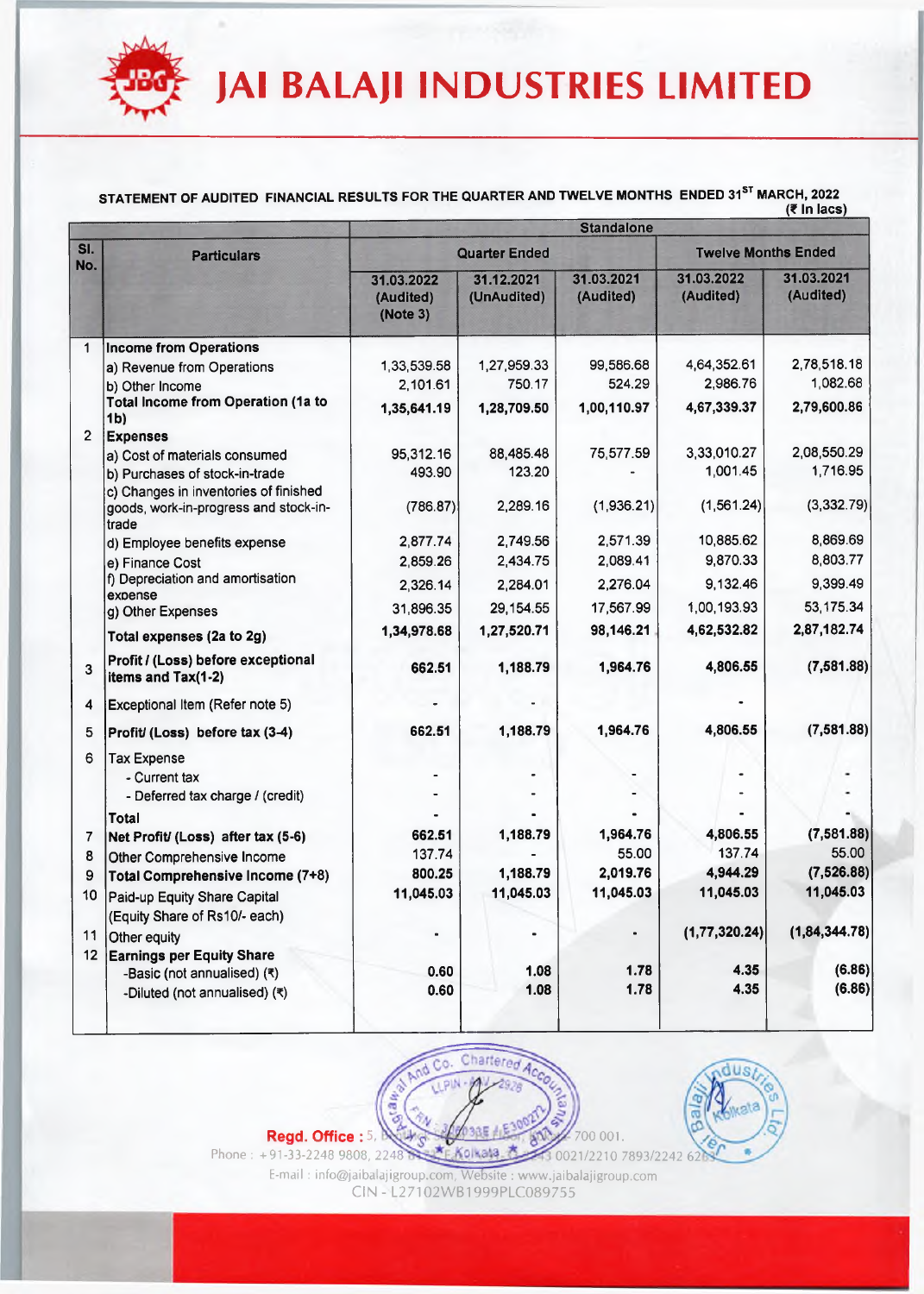#### STATEMENT OF AUDITED FINANCIAL RESULTS FOR THE QUARTER AND TWELVE MONTHS ENDED 31ST MARCH, 2022

| $(5 \ln \text{lacs})$ |  |
|-----------------------|--|
|-----------------------|--|

|                 |                                                                                     |                                     |                           |                         |                            | (Tin lacs)              |  |
|-----------------|-------------------------------------------------------------------------------------|-------------------------------------|---------------------------|-------------------------|----------------------------|-------------------------|--|
|                 |                                                                                     | <b>Consolidated</b>                 |                           |                         |                            |                         |  |
| SI.             | <b>Particulars</b>                                                                  | <b>Quarter Ended</b>                |                           |                         | <b>Twelve Months Ended</b> |                         |  |
| No.             |                                                                                     | 31.03.2022<br>(Audited)<br>(Note 3) | 31.12.2021<br>(UnAudited) | 31.03.2021<br>(Audited) | 31.03.2022<br>(Audited)    | 31.03.2021<br>(Audited) |  |
| $\mathbf{1}$    | <b>Income from Operations</b>                                                       |                                     |                           |                         |                            |                         |  |
|                 | a) Revenue from Operations                                                          | 1,33,539.58                         | 1,27,959.33               | 99,586.68               | 4,64,352.61                | 2,78,518.18             |  |
|                 | b) Other Income                                                                     | 2,101.61                            | 750.17                    | 524.29                  | 2,986.76                   | 1,082.68                |  |
|                 | Total Income from Operation (1a to 1b)                                              | 1,35,641.19                         | 1,28,709.50               | 1,00,110.97             | 4,67,339.37                | 2,79,600.86             |  |
| $\overline{2}$  | <b>Expenses</b>                                                                     |                                     |                           |                         |                            |                         |  |
|                 | a) Cost of materials consumed                                                       | 95,312.16                           | 88,485.48                 | 75,577.59               | 3,33,010.27                | 2,08,550.29             |  |
|                 | b) Purchases of stock-in-trade                                                      | 493.90                              | 123.20                    |                         | 1,001.45                   | 1,716.95                |  |
|                 | c) Changes in inventories of finished goods,<br>work-in-progress and stock-in-trade | (786.87)                            | 2,289.16                  | (1,936.21)              | (1,561.24)                 | (3,332.79)              |  |
|                 | d) Employee benefits expense                                                        | 2,877.74                            | 2,749.56                  | 2,571.39                | 10,885.62                  | 8,869.69                |  |
|                 | e) Finance Cost                                                                     | 2,859.26                            | 2,434.75                  | 2,089.41                | 9,870.33                   | 8,803.77                |  |
|                 | f) Depreciation and amortisation expense                                            | 2,326.14                            | 2,284.01                  | 2,276.04                | 9,132.46                   | 9,399.49                |  |
|                 | g) Other Expenses                                                                   | 31,896.39                           | 29,154.66                 | 17,568.06               | 1,00,194.22                | 53,175.66               |  |
|                 | Total expenses (2a to 2g)                                                           | 1,34,978.72                         | 1,27,520.82               | 98,146.28               | 4,62,533.11                | 2,87,183.06             |  |
| 3               | Profit / (Loss) before exceptional items and<br>$Tax(1-2)$                          | 662.47                              | 1,188.68                  | 1,964.69                | 4,806.26                   | (7,582.20)              |  |
| 4               | Exceptional Item (Refer note 5)                                                     |                                     |                           |                         |                            |                         |  |
| 5<br>6          | Profit/ (Loss) before tax (3-4)<br><b>Tax Expense</b>                               | 662.47                              | 1,188.68                  | 1,964.69                | 4,806.26                   | (7, 582.20)             |  |
|                 | - Current tax                                                                       |                                     |                           |                         |                            |                         |  |
|                 | - Deferred tax charge / (credit)                                                    |                                     |                           |                         |                            |                         |  |
|                 | Total                                                                               |                                     |                           |                         |                            |                         |  |
| 7               | Net Profit/ (Loss) after tax (5-6)                                                  | 662.47                              | 1,188.68                  | 1,964.69                | 4,806.26                   | (7, 582.20)             |  |
| 8               | Other Comprehensive Income                                                          | 137.74                              |                           | 55.00                   | 137.74                     | 55.00                   |  |
| 9               | Total Comprehensive Income (7+8)                                                    | 800.21                              | 1,188.68                  | 2,019.69                | 4,944.00                   | (7,527.20)              |  |
| 10 <sub>1</sub> | Paid-up Equity Share Capital<br>(Equity Share of Rs10/- each)                       | 11,045.03                           | 11,045.03                 | 11,045.03               | 11,045.03                  | 11,045.03               |  |
| 11              | Other equity                                                                        |                                     |                           |                         | (1, 77, 328.67)            | (1, 84, 352.93)         |  |
| 12 <sup>°</sup> | <b>Earnings per Equity Share</b><br>-Basic (not annualised) (₹)                     | 0.60                                | 1.08                      | 1.78                    | 4.35                       | (6.86)                  |  |
|                 | -Diluted (not annualised) (₹)                                                       | 0.60                                | 1.08                      | 1.78                    | 4.35                       | (6.86)                  |  |





Regd. Office : 5. Bentinck Street, 1st Floor, Kokata- 700 001. Phone : +91-33-2248 9808, 2248 8173, Fax : +91-33-2243 0021/2210 7893/2242 6263 E-mail : [info@jaibalajigroup.com,](mailto:info@jaibalajigroup.com) Website : [www.jaibalajigroup.com](http://www.jaibalajigroup.com) CIN - L27102WB1999PLC089755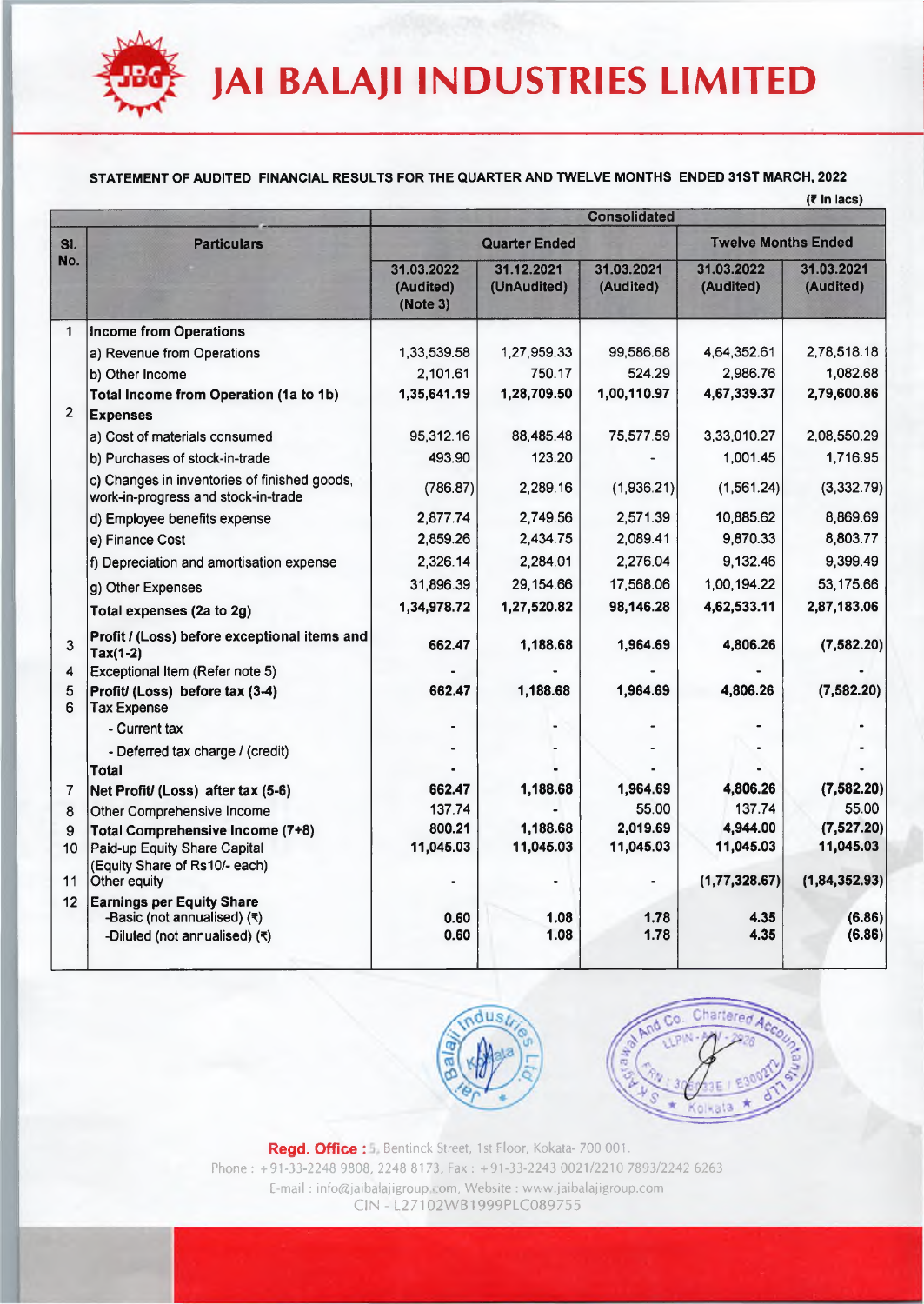

#### **STATEMENT OF ASSETS AND LIABILITIES**

|                         | Standalone                                                            |                                     | $(1 \text{ m} \cdot \text{m} \cdot \text{m})$<br>Consolidated |                  |                  |
|-------------------------|-----------------------------------------------------------------------|-------------------------------------|---------------------------------------------------------------|------------------|------------------|
| <b>SLN</b>              | <b>Particulars</b>                                                    | As at 31.03.2022   As at 31.03.2021 |                                                               | As at 31.03.2022 | As at 31.03.2021 |
| o.                      |                                                                       | (Audited)                           | (Audited)                                                     | (Audited)        | (Audited)        |
| A                       | <b>ASSETS</b>                                                         |                                     |                                                               |                  |                  |
| 1                       | <b>Non Current Assets</b>                                             |                                     |                                                               |                  |                  |
|                         | (a) Property, Plant and equipment                                     | 1,16,006.03                         | 1,17,657.66                                                   | 1,16,006.03      | 1,17,657.66      |
|                         | (b) Intangible Assets                                                 | 42.64                               | 24.76                                                         | 42.64            | 24.76            |
|                         | (c) Right-of use asset                                                | 456.01                              | 464.68                                                        | 456.01           | 464.68           |
|                         | (d) Capital Work in Progress and Pre-<br><b>Operative Expenditure</b> | 5,225.00                            | 10,174.71                                                     | 5,225.00         | 10,174.71        |
|                         | (e) Intangible Assets Under Development                               |                                     | 20.80                                                         |                  | 20.80            |
|                         | (f) Financial Assets                                                  |                                     |                                                               |                  |                  |
|                         | (i) Investments                                                       | 116.44                              | 116.44                                                        | 106.44           | 106.44           |
|                         | (ii) Others                                                           | 4,236.77                            | 4.193.28                                                      | 4,236.77         | 4,193.28         |
|                         | (g) Deferred Tax Assets (Net)                                         | 29,085.14                           | 29,085.14                                                     | 29,085.14        | 29,085.14        |
|                         | (h) Other Non Current Assets                                          | 12,572.73                           | 8,808.24                                                      | 12,572.73        | 8.808.24         |
|                         |                                                                       | 1,67,740.76                         | 1,70,545.71                                                   | 1,67,730.76      | 1,70,535.71      |
| $\mathbf{2}$            | <b>Current Assets</b>                                                 |                                     |                                                               |                  |                  |
|                         | (a) Inventories                                                       | 75,802.74                           | 69,916.49                                                     | 75,802.74        | 69,916.49        |
|                         | (b) Financial Assets                                                  |                                     |                                                               |                  |                  |
|                         | (i) Trade Recivable                                                   | 15,613.83                           | 24,400.99                                                     | 15,613.83        | 24,400.99        |
|                         | (ii) Cash and cash equivalants                                        | 1,319.67                            | 2,562.19                                                      | 1,321.47         | 2,564.15         |
|                         | (iii) Other Bank Balances                                             | 889.63                              | 15.50                                                         | 889.63           | 15.50            |
|                         | (iv) Loans                                                            | 296.27                              | 264.46                                                        | 296.27           | 264.46           |
|                         | (v) Others                                                            | 2,819.68                            | 2,660.23                                                      | 281968           | 2,660.23         |
|                         | (c) Other Current Assets                                              | 32,440.23                           | 30,265.76                                                     | 32,440.23        | 30,265.76        |
|                         |                                                                       | 1,29,182.05                         | 1,30,085.62                                                   | 1,29,183.85      | 1,30,087.58      |
|                         | <b>TOTAL ASSETS</b>                                                   | 2,96,922.81                         | 3,00,631.33                                                   | 2,96,914.61      | 3,00,623.29      |
| в                       | <b>EQUITY AND LIABILITIES</b>                                         |                                     |                                                               |                  |                  |
| 1                       | <b>EQUITY</b>                                                         |                                     |                                                               |                  |                  |
|                         | (a) Equity Share Capital                                              | 11,045.03                           | 11,045.03                                                     | 11.045.03        | 11,045.03        |
|                         | (b) Other Equity                                                      | (1, 77, 320.24)                     | (1, 84, 344.78)                                               | (1, 77, 328.67)  | (1, 84, 352.93)  |
|                         |                                                                       | (1,66,275.21)                       | (1,73,299.75)                                                 | (1,66,283.64)    | (1,73,307.90)    |
| $\overline{\mathbf{2}}$ | <b>LIABILITIES</b>                                                    |                                     |                                                               |                  |                  |
|                         | <b>Non Current Liabilities</b>                                        |                                     |                                                               |                  |                  |
|                         | (a) Financial Liabilities                                             |                                     |                                                               |                  |                  |
|                         | (i) Borrowings                                                        | 58,608.06                           | 57,811.73                                                     | 58,608.06        | 57,811.73        |
|                         | (ii) Lease Liabilities                                                | 58.88                               | 58.89                                                         | 58.88            | 58.89            |
|                         |                                                                       | 58,666.94                           | 57,870.62                                                     | 58,666.94        | 57,870.62        |
| 3                       | <b>Current Liabilities</b>                                            |                                     |                                                               |                  |                  |
|                         | (a) Financial Liabilities                                             |                                     |                                                               |                  |                  |
|                         | (i) Borrowings                                                        | 2,58,250.97                         | 2,85,479.94                                                   | 2,58,250.97      | 2,85,479.94      |
|                         | (ii Lease Liabilities                                                 | 10.13                               | 10.13                                                         | 10.13            | 10.13            |
|                         | (iii) Trade Payables                                                  |                                     |                                                               |                  |                  |
|                         | (a) total outstanding dues of micro                                   |                                     |                                                               |                  |                  |
|                         | and small enterprises                                                 | 920.53                              | 670.80                                                        | 920.53           | 670.80           |
|                         | (b) total outstanding dues other than                                 | 80,948.89                           | 74,362.06                                                     | 80,949.12        | 74,362.17        |
|                         | micro and small enterprises                                           |                                     |                                                               |                  |                  |
|                         | (iv) Others                                                           | 18,520.42                           | 21,884.41                                                     | 18,520.42        | 21,884.41        |
|                         | (b) Other Current Liabilities                                         | 44,989.22                           | 32,717.70                                                     | 44,989.22        | 32,717.70        |
|                         | (c) Provisions                                                        | 890.92                              | 935.42                                                        | 890.92           | 935.42           |
|                         |                                                                       | 4,04,531.08                         | 4,16,060.46                                                   | 4,04,531.31      | 4,16,060.57      |
|                         | TOTAL EQUITY AND LIABILITIES                                          | 2,96,922.81                         | 3,00,631.33                                                   | 2,96,914.61      | 3,00,623.29      |

Chartered



**(? in lacs)**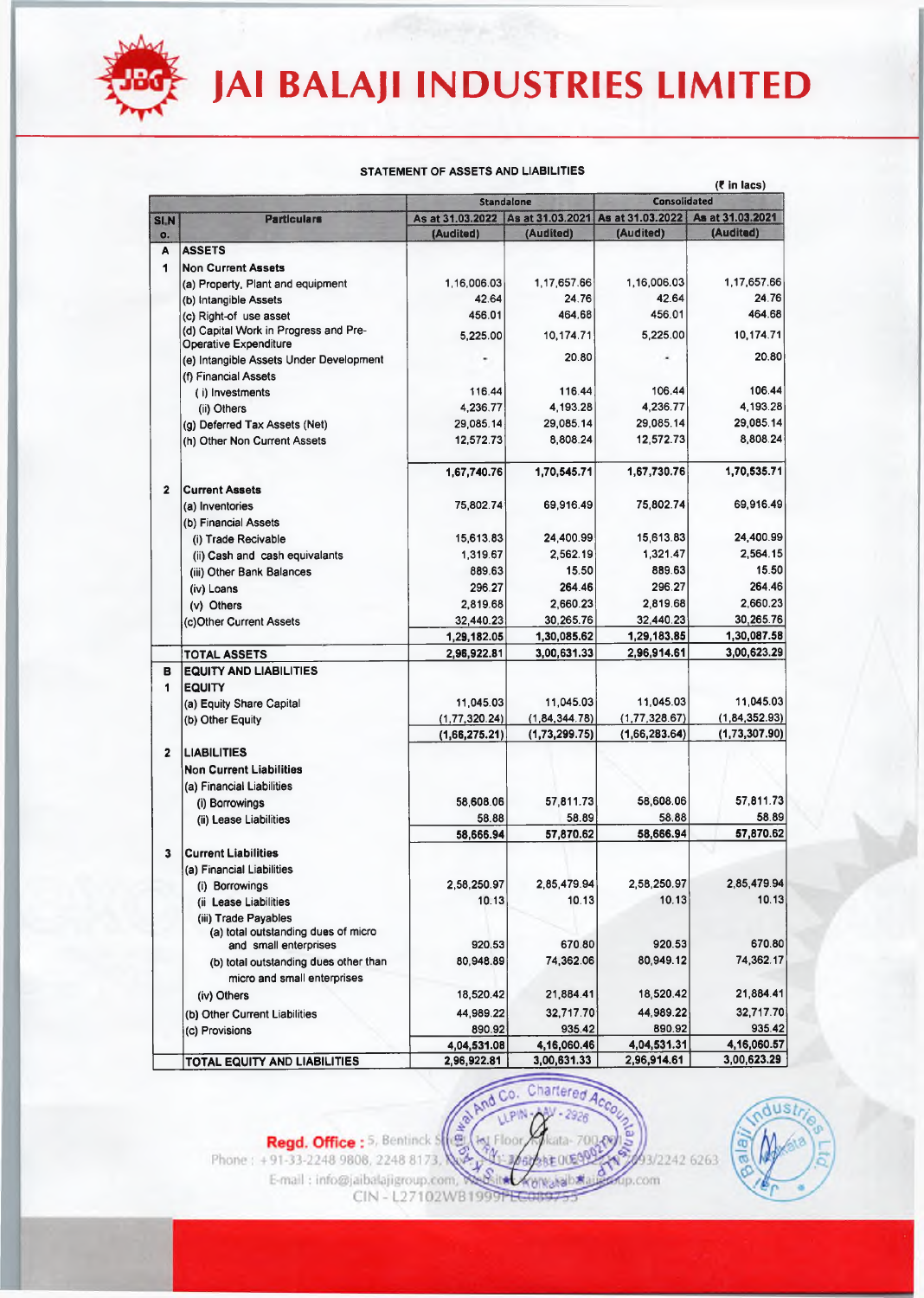

|                                                                                  | <b>STATEMENT OF CASH FLOWS</b>                                 |                                                          |                                                                     |                                                          |                                                           |  |
|----------------------------------------------------------------------------------|----------------------------------------------------------------|----------------------------------------------------------|---------------------------------------------------------------------|----------------------------------------------------------|-----------------------------------------------------------|--|
|                                                                                  |                                                                |                                                          | <b>Standalone</b>                                                   | ( $\bar{\epsilon}$ in lacs)<br>Consolidate               |                                                           |  |
| <b>Particulars</b>                                                               |                                                                | <b>Current year</b><br>ended 31 st<br><b>March, 2022</b> | <b>Previous</b><br>year ended<br><b>31 st</b><br><b>March, 2021</b> | <b>Current year</b><br>ended 31 st<br><b>March, 2022</b> | <b>Previous year</b><br>ended 31 st<br><b>March, 2021</b> |  |
|                                                                                  |                                                                | (Audited)                                                | (Audited)                                                           | (Audited)                                                | (Audited)                                                 |  |
| A: Cash Flow From Operating Activities                                           |                                                                |                                                          |                                                                     |                                                          |                                                           |  |
| Profit / (Loss) before Tax                                                       |                                                                | 4,806.55                                                 | (7,581.88)                                                          | 4,806.26                                                 | (7,582.20)                                                |  |
| <b>Adjustments For:</b>                                                          |                                                                |                                                          |                                                                     |                                                          |                                                           |  |
| Depreciation / Amortisation (Net)                                                |                                                                | 9,132.46                                                 | 9,399.49                                                            | 9.132.46                                                 | 9,399.49                                                  |  |
| (Profit)/Loss on Sale of Property, Plant & Equipment                             |                                                                | 54.61                                                    | 106.28                                                              | 54.61                                                    | 106.28                                                    |  |
| Irrecoverable Debts and Advances Written off                                     |                                                                | 3,255.60                                                 | 102.19                                                              | 3,255.60                                                 | 102.19                                                    |  |
| Capital WIP and Pre operative expenses Written Off                               |                                                                | 6,729.19                                                 |                                                                     | 6,729.19                                                 |                                                           |  |
| Liabilities no longer required written back<br>Interest on Term Loans and Others |                                                                | (2,659.89)                                               | (861.99)                                                            | (2,659.89)                                               | (861.99)                                                  |  |
|                                                                                  |                                                                | 9,604.97                                                 | 8,747.61                                                            | 9,604.97                                                 | 8,747.61                                                  |  |
| Allowance for expected credit losses                                             |                                                                | 11,956.19                                                | 802.32                                                              | 11,956.19                                                | 802.32                                                    |  |
| Provision for doubtful advances                                                  |                                                                | 44.65                                                    |                                                                     | 44.65                                                    |                                                           |  |
| Prior Period Expenditure (net)                                                   |                                                                | 722.99                                                   | 635.13                                                              | 722.99                                                   | 635.13                                                    |  |
| Miscellaneous Expenditure w/off                                                  |                                                                | 3.60                                                     | 3.60                                                                | 3.60                                                     | 3.60                                                      |  |
| <b>Financial Lease Payment</b>                                                   |                                                                | 10.14                                                    | 10.13                                                               | 10.14                                                    | 10.13                                                     |  |
| Remeasurement (Gain)/Loss on net defined benefit Plans                           |                                                                | 137,74                                                   | 55.00                                                               | 137.74                                                   | 55.00                                                     |  |
| (Profit) / Loss on Foreign Exchange Fluctuations (Net)                           |                                                                | 173.10                                                   | (4.42)                                                              | 173.10                                                   | (4.42)                                                    |  |
| interest Income                                                                  |                                                                | (214.84)                                                 | (198.46)                                                            | (214.84)                                                 | (198.46)                                                  |  |
| Operating Profit / (Loss) Before Working Capital Changes                         |                                                                | 43,757.06                                                | 11,215.00                                                           | 43,756.77                                                | 11,214.68                                                 |  |
| Movements in Working Capital:                                                    |                                                                |                                                          |                                                                     |                                                          |                                                           |  |
| Decrease / (Increase) in Trade Receivables                                       |                                                                | 9,366.87                                                 | 11,232.52                                                           | 9,366.87                                                 | 11,232.52                                                 |  |
| Increase in Loans and Advances and Other<br><b>Current / Non Current Assets</b>  |                                                                |                                                          |                                                                     |                                                          |                                                           |  |
| Decrease / (Increase) in Inventories                                             |                                                                | (4,875.37)                                               | 1,582.77                                                            | (4,875.37)                                               | 1,582.77                                                  |  |
| Decrease in Trade Payables, Other Liabilities and Provisions                     |                                                                | (5,886.26)                                               | (12,057.59)                                                         | (5,886.28)                                               | (12,057.59)                                               |  |
| <b>Cash generated from Operating Activities</b>                                  |                                                                | 4,182.69                                                 | 2,410.70                                                            | 4,182.83                                                 | 2,410.70<br>14,383.08                                     |  |
| Direct Taxes paid (net of refunds)                                               |                                                                | 46,544.99<br>(270.54)                                    | 14,383.40<br>(37.26)                                                | 46,544.82<br>(270.54)                                    | (37.26)                                                   |  |
| <b>Net Cash generated from Operating Activities</b>                              |                                                                | 46,274.45                                                | 14,346.14                                                           | 46,274.28                                                | 14,345.82                                                 |  |
| <b>B: Cash Flow From Investing Activities</b>                                    |                                                                |                                                          |                                                                     |                                                          |                                                           |  |
| Purchase of Property Plant and Equipment                                         |                                                                | (12,731.79)                                              | (4, 216.58)                                                         | (12, 731.79)                                             | (4,216.58)                                                |  |
| Proceeds from Sale of Property, Plant and Equipment                              |                                                                | 9.99                                                     | 58.43                                                               | 9.99                                                     | 58.43                                                     |  |
| Proceeds from maturity of fixed deposits                                         |                                                                | 150.90                                                   | 40.89                                                               | 150.90                                                   | 40.89                                                     |  |
| Interest received                                                                |                                                                | 135.30                                                   | 164.53                                                              | 135.30                                                   | 164.53                                                    |  |
| Net Cash generated (used in) Investing Activities                                |                                                                | (12, 435.60)                                             | (3,952.73)                                                          | (12, 435.60)                                             | (3,952.73)                                                |  |
| C: Cash Flow From Financing Activities                                           |                                                                |                                                          |                                                                     |                                                          |                                                           |  |
|                                                                                  | Proceeds from issue of equity share capital(including premium) |                                                          |                                                                     |                                                          |                                                           |  |
|                                                                                  | Proceeds/(Repayment) from Non Current / Current Borrowings     | (6,008.66)                                               | 2,808.91                                                            | (6,008.66)                                               | 2,808.91                                                  |  |
| Repayment of Non Current / Current Borrowings                                    |                                                                | (18.925.57)                                              | (6, 131.79)                                                         | (18, 925.57)                                             | (6, 131.79)                                               |  |
| <b>Financial Lease Payment</b>                                                   |                                                                | (10.14)                                                  | (10.13)                                                             | (10.14)                                                  | (10.13)                                                   |  |
| <b>Interest Paid</b>                                                             |                                                                | (10, 137.00)                                             | (5,603.59)                                                          | (10, 137.00)                                             | (5,603.60)                                                |  |
| Net Cash generated (used in) Financing Activities                                |                                                                | (35,081.37)                                              | (8,936.60)                                                          | (35,081.37)                                              | (8,936.61)                                                |  |
|                                                                                  | Net Increase / (Decrease) In Cash and Cash Equivalents (A+B+C) | (1, 242.52)                                              | 1,456.81                                                            | (1, 242.68)                                              | 1,456.48                                                  |  |
|                                                                                  | Cash and Cash Equivalents as at the beginning of the year      | 2,562.19                                                 | 1,105.38                                                            | 2,564.15                                                 | 1,107.67                                                  |  |
| Cash and Cash Equivalents as at the end of the year                              |                                                                | 1,319.67                                                 | 2,562.19                                                            | 1,321.47                                                 | 2,564.15                                                  |  |